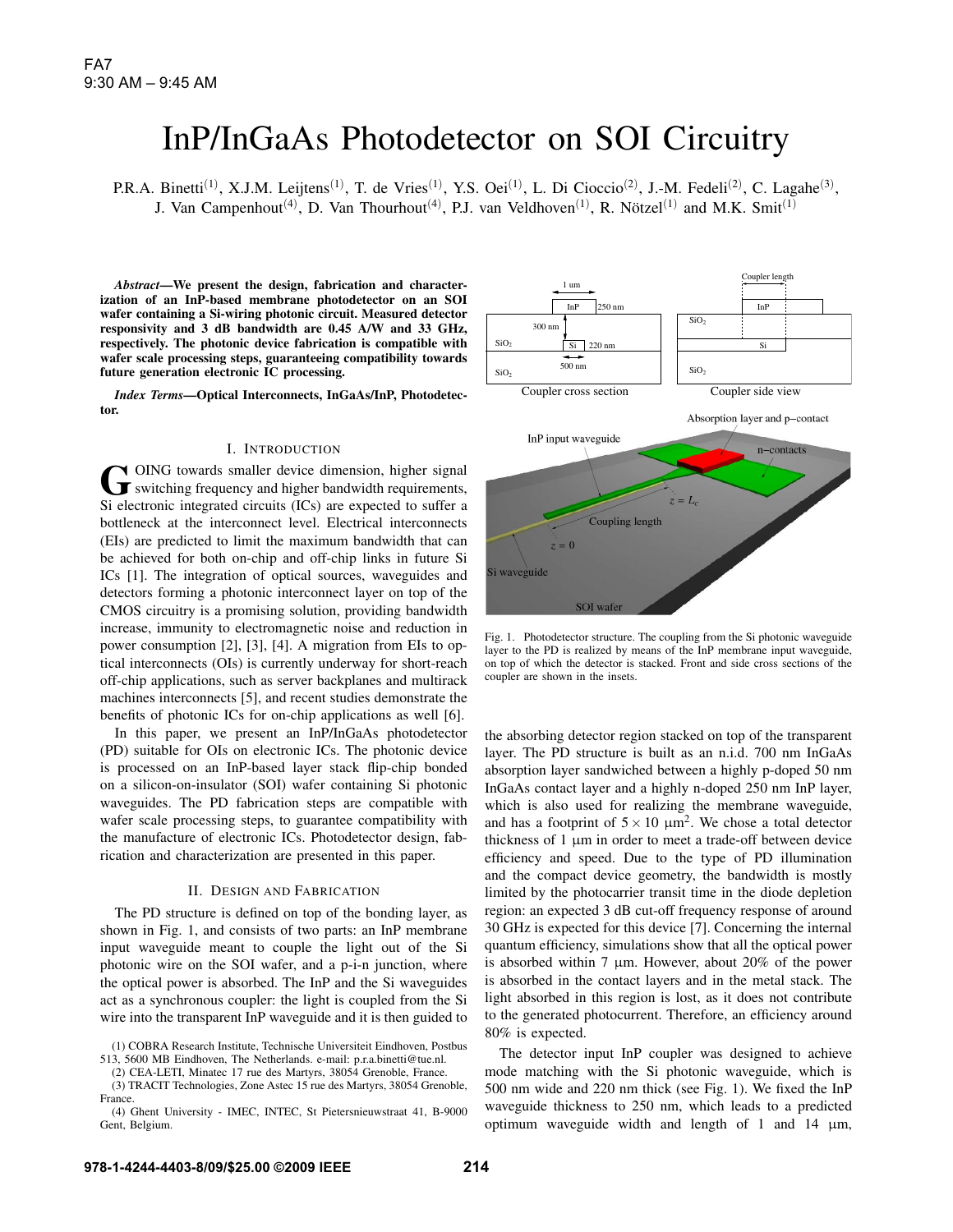

Fig. 2. Picture of the fabricated chip. The photodetectors are grouped in blocks of 8 devices. Metal coplanar waveguides interconnect the RF pads to the diode contact layers. Some of the PDs are contacted with DC pads, also indicated in the figure. On the left side, the Si FGCs used for fiber-towaveguide light coupling are indicated.

respectively, for which simulations show that 100% coupling efficiency is achieved. For further details on the InP membrane coupler design, fabrication and characterization, we refer to our previously published work [8]. The PD structure shown in Fig. 1 allows the fabrication of laterally tapered membrane waveguides, which provide an increase of the alignment tolerance between the waveguides without additional processing steps. Details about design and fabrication of the Si photonic waveguides were presented in [9].

The PD layer stack described in the previous section was grown on a 2" InP wafer. It was sawn in dies that were then bonded upside down on a processed SOI wafer, containing the Si waveguide structures, by means of  $SiO<sub>2</sub>$  direct molecular bonding [10]. The photodetectors were defined via a combination of wet-etching and dry-etching steps, as we describe in [7]. Fiber grating couplers (FGCs) were also integrated in the Si photonic waveguide layer for fiber-to-waveguide light coupling, necessary for the characterization of detectors. Such gratings can be seen in the left part of Fig. 2, which shows a picture of the fabricated devices, and a more detailed description can be found in [11].

## III. MEASUREMENT RESULTS

The device DC characterization was performed by using a tunable laser source (TLS) to illuminate the detector and a Keithley 2400 current/voltage source-meter unit to reversely bias the PD and to read out the generated photocurrent. First, the detector dark current at different applied bias voltages was measured. Dark currents around 1.6 nA were registered at −4 V. A TLS and a polarization controller were used to couple the light into the Si waveguide via the Si FGC,



Fig. 3. Measured photocurrent for 0  $\mu$ W, 25  $\mu$ W and 50  $\mu$ W optical input power as a function of the detector applied bias voltage.

Which is designed to the interaction of the interaction of the interaction of the interaction of the interaction of the interaction of the interaction of the interaction of the interaction of the interaction of the inte The photodiode generated photocurrent as a function of the applied bias voltage was measured for the following TLS output powers: 0 mW, 0.2 mW and 0.4 mW. To evaluate the detector efficiency, the following factors were considered. Firstly, the fiber connections from the laser source to the polarization controller and to the coupling input fiber cause a loss of 0.7 dB. Secondly, the Si FGC is wavelength dependent and has 20% optimum coupling efficiency at  $\lambda = 1575$  nm. Lastly, Si waveguide measured losses are 4-5 dB/cm, for TEpolarized light [9]. That leads to a loss of 1.3 dB along the Si waveguide length of 3.2 mm, from the grating coupler to the detector input. Taking those loss sources into account, the detector optical input powers corresponding to the TLS intensities mentioned above are 0  $\mu$ W, 25  $\mu$ W and 50  $\mu$ W. The responsivity of the PD structure was thus calculated to be  $R = 0.45$  A/W, which is a conservative value, as the grating coupler maximum efficiency was assumed. Such responsivity corresponds to a quantum efficiency  $\eta = 35\%$ , which includes the efficiency of the InP membrane coupler and the internal quantum efficiency of the pin-detector itself. Measurement results are shown in Fig. 3, which also demonstrates the linear behaviour of the PD response to the incoming input power.

Optical-to-Electrical dynamic measurements of the PDs were performed in the range of 100 MHz to 40 GHz with an Agilent HPN4373B 67 GHz lightwave component analyzer (LCA). The LCA optical module was used for modulating the optical power from the 1550 nm laser source integrated in the LCA. The modulated optical signal was amplified with an erbium-doped fiber amplifier and a 1.5 nm pass-band filter was employed to improve the signal-to-noise ratio. The electrical input port of the LCA was used for reading out the RF photogenerated electrical signal, while the average photocurrent was monitored with a Keithley 2400 unit, also employed for fiberto-waveguide alignment and photodiode reverse DC biasing. The frequency response of the RF cables, RF adaptors, bias-tee and RF probe were deembedded through the LCA calibration. The detector structures shown in Fig. 2 showed a frequency response 3 dB cut-off point below 15 GHz, limited by the parasitic capacitance of the 1-1.5 mm long metal coplanar waveguide structure interconnecting the RF pads to the diode